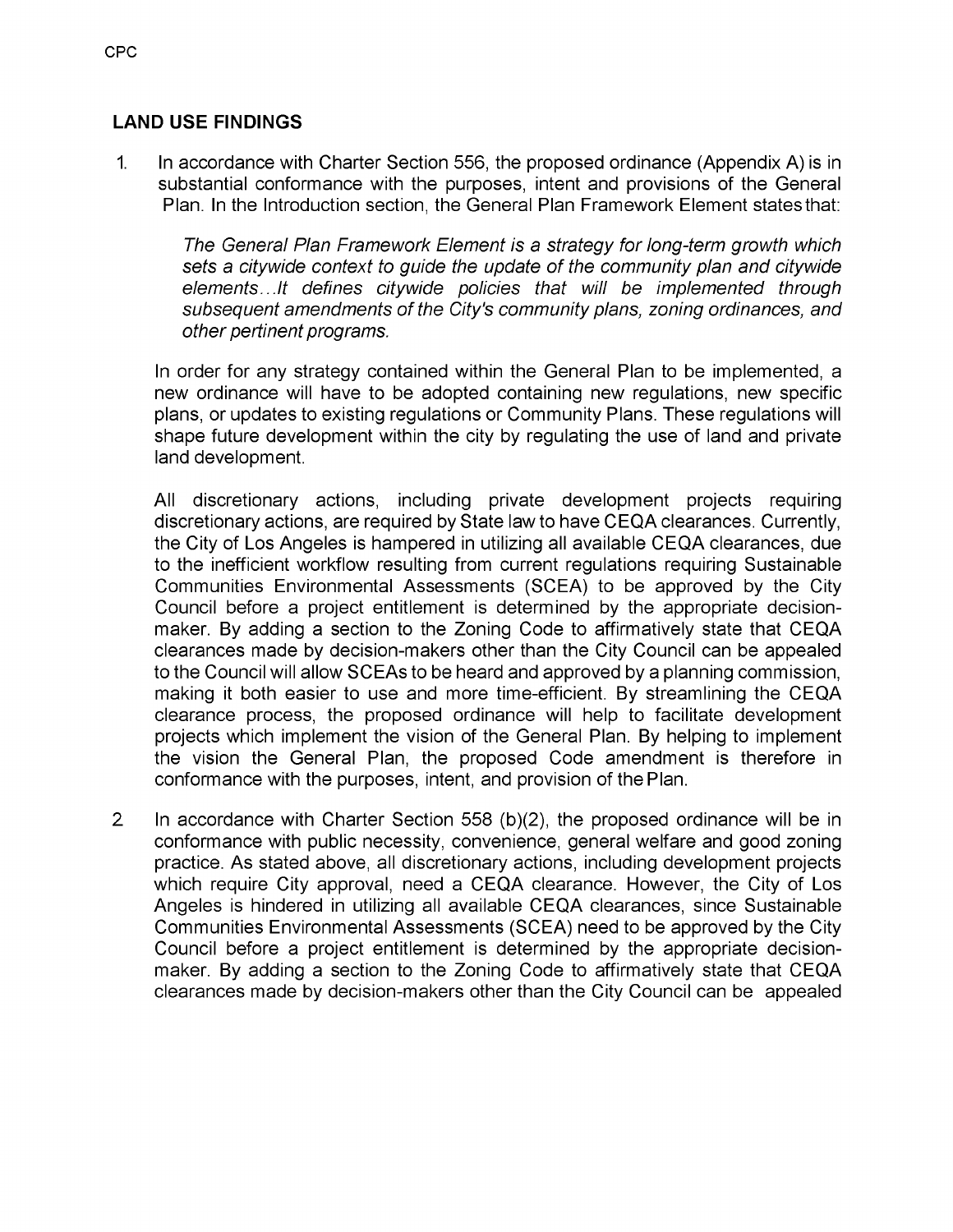to the Council will allow SCEAs to be heard and approved by a planning commission, making it easier to use. This will result in both time savings for applicants, more efficient time use among City staff, and add a new tool for accurately and effectively assessing and mitigating potential environmental impacts from new development projects. By making SCEAs easier to use, the proposed amendment will be in conformance with the public convenience by creating a simpler process. Further, by making a new tool for assessing and mitigating potential environmental impacts easier to use, the proposed amendment is in conformance with the public necessity.

In addition, State law requires that when CEQA clearances are made by a decisionmaker other than the City Council, then those clearances shall be appealable to the Council. Currently the Zoning Code is silent on CEQA appeals. However, in compliance with State law, the City accepts appeals of CEQA clearances to the City Council. This new ordinance will codify existing City practice and applicable State law requirements regarding CEQA appeals. Moreover, the proposed ordinance will set clear guidelines establishing a time limit for filing appeals, clear guidelines as to when a CEQA appeal can be filed, and a cap on all future CEQA appeals fees. By bringing clarity and transparency to the CEQA appeals process, the proposed ordinance is in conformance with the general welfare, as all interested parties can clearly informed of the process for filing a CEQA appeal. Furthermore, by codifying a requirement in State law, the proposed ordinance is in conformance with good zoning practice by ensuring State law requirements are clearly implemented in the City.

## **ENVIRONMENTAL FINDING**

The project is a Code amendment which clarifies provisions in the Zoning Code pertaining to appeals of CEQA clearances made by decision-makers other than the City Council without changing the substance of the regulations. The Code Amendment codifies existing City practice in compliance with California Public Resources Code Section 21151 (c), affirmatively stating that CEQA clearances made by decision makers other than the City Council are directly appealable to the Council. Pursuant to CEQA Guidelines, Sections 15060(c)(2) and 15378(a), the proposed Code amendment is not considered a "Project" under CEQA because it does not have the potential for resulting in either a direct physical change in the environment, ora reasonably foreseeable indirect physical change in the environment. This is due to the fact that the Code amendment does not change any practice or procedure, but rather clarifies and codifies existing practice based on State law.

The Code amendment also meets the requirements of the Class 8 Categorical Exemption pursuant to CEQA Guidelines, Section 15308. Class 8 consists of actions taken by regulatory agencies, as authorized by state or local ordinance, to ensure the maintenance, restoration, enhancement, or protection of the environment where the regulatory process involves procedures for protection of the environment. This project